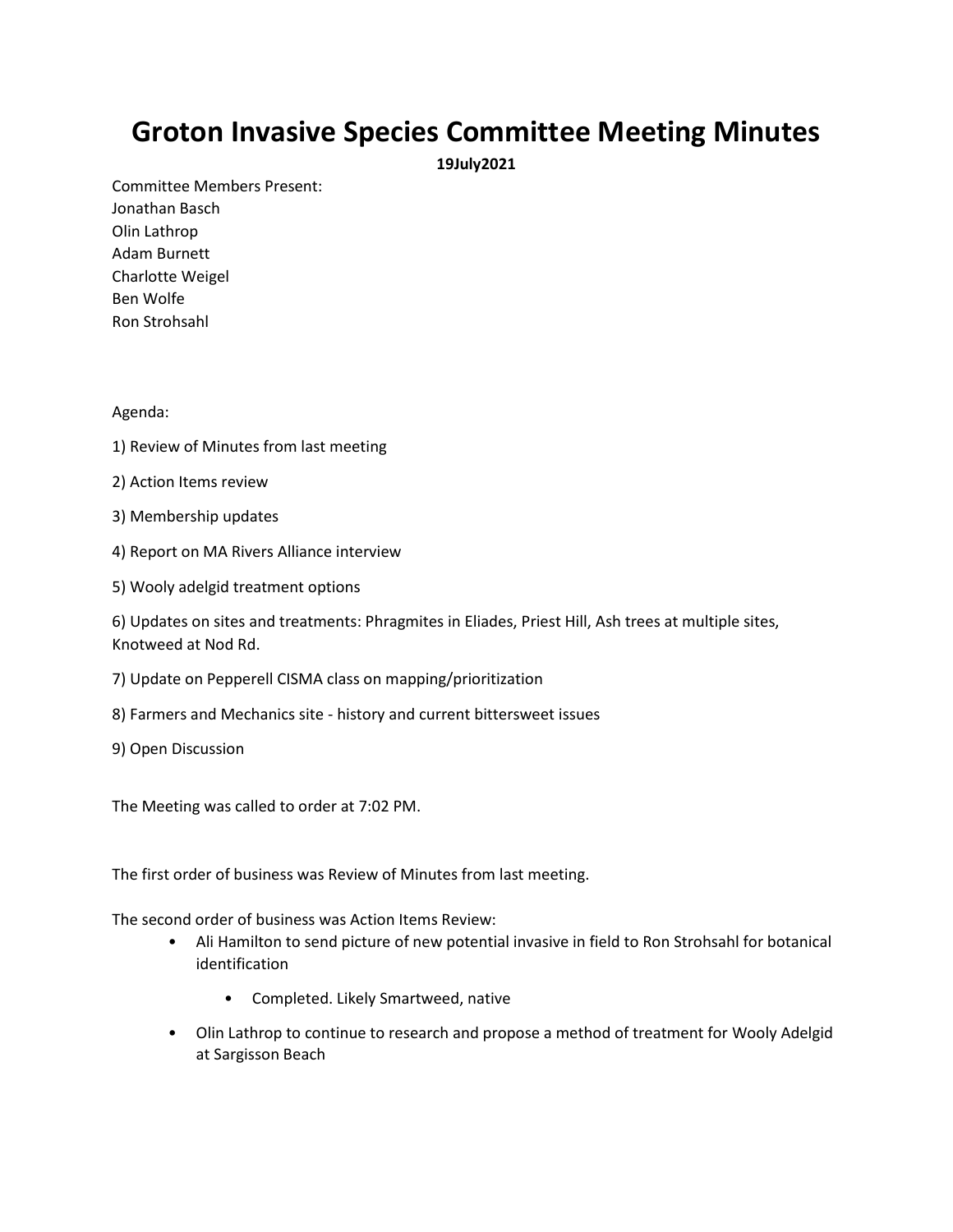- Most successful treatment would be a basal spray. Stem injection not supported by independent research.
- Consensus no viable treatment options available
- Brian Bettencourt: rain may help with Wooly Adelgid
- Olin Lathrop to get back in touch with library and get lectures on in the fall
	- Tabled to fall. Olin to be on vacation. Uncertain of Covid situation in the fall
- All: Anyone who is interested in the CISMA training should email Deb- 20 spots available 3<sup>rd</sup> and 4<sup>th</sup> week of July
	- Ben Wolfe, Charlotte Weigel, Jonathan Basch and Adam Burnett attended
- Brian Bettencourt to let Deb know of any relevant speakers scheduled by Groton
	- done
- Olin Lathrop to contact Groton Country Club recommend mowing knotweed treatment site regularly
	- Complete. Will mow as far as the equipment will reach
- Olin Lathrop to schedule treatment for Campbell well site for this weekend (July 24th or  $25<sup>th</sup>$ ).
	- Delayed due to rain. Tentatively scheduled for this weekend. AI: Olin to send email on Thursday (July 22<sup>nd</sup>) for schedule.
- Charlotte to scout out knotweed site at Nod Rd median during Emerald Ash Borer treatment
	- See below
- Charlotte to schedule a separate meeting for mapping applications/prioritization subcommittee and revert back to Invasive Species committee (extend invite to Deb Fountain and interested members of the nascent Pepperell committee)
	- See below

The third order of business was Membership Updates

• All new and returning members present sworn in at the Town Hall

The fourth order of business was Report on MA Rivers Alliance interview

- Policy intern for Rivers Alliance contacted Brian Bettencourt regarding state legislation for invasive species management. Interviewed Brian Bettencourt to gauge support of legislation. Online system for coordinating between locales. Not necessarily focused on rivers. Broad scope.
- Coordination at the state level. Grant money might be available.
- Some questions on the specifics of the legislation.
- Create a centralized office. Invasive species advisory group. Grant funding available. A new state coordinator would be appointed.
- **Action Item: Brian Bettencourt to draft a letter of support for state legislation for review by the invasive species committee**
- Richard Hewitt: Funding could support specific projects or development of assessments plans.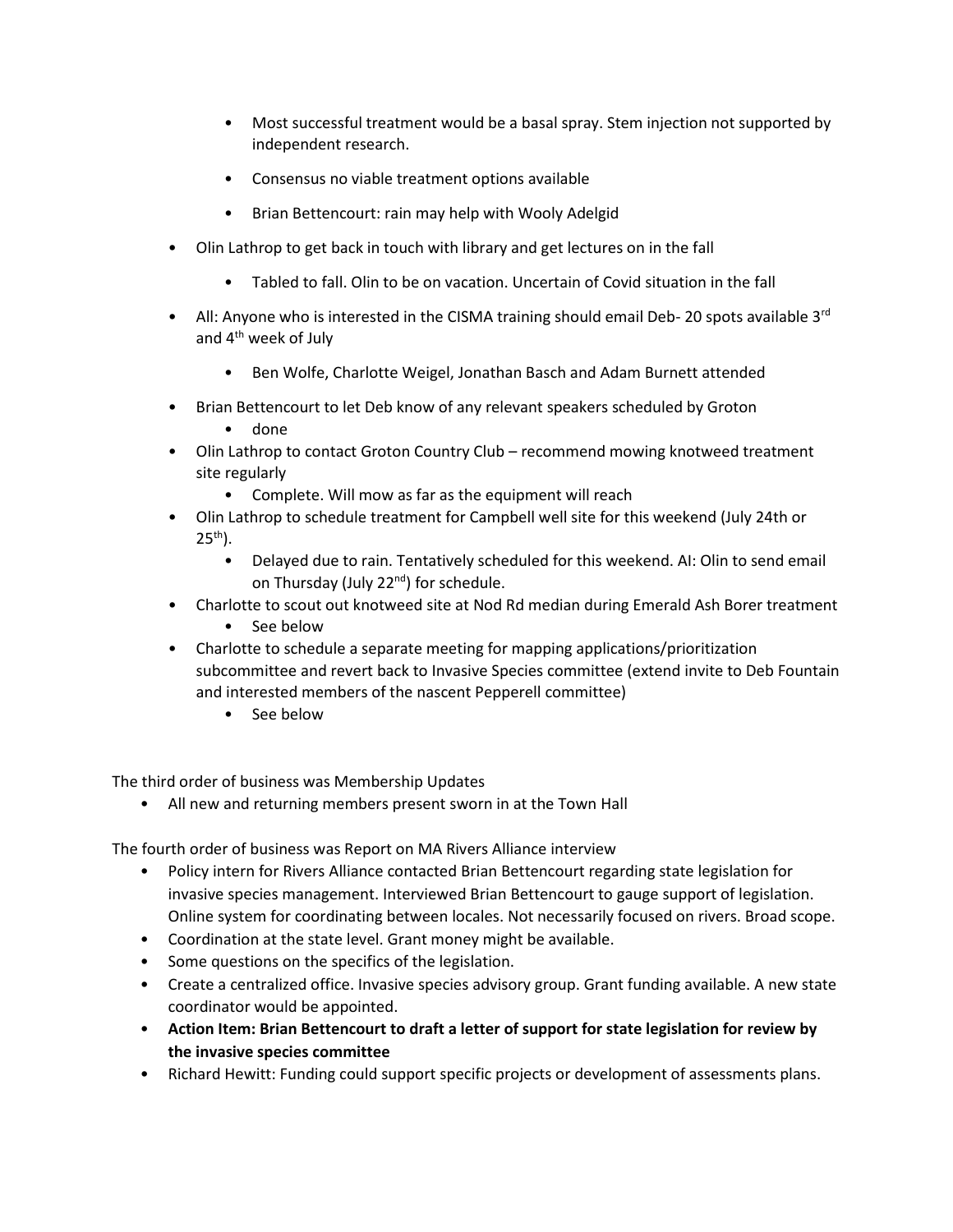The fifth order of business was Wooly adelgid treatment options

• Covered under action items

The sixth order of business was updates on sites and treatments: Phragmites in Eliades, Priest Hill, Ash trees at multiple sites, Knotweed at Nod Rd

- Eliades: Olin Lathrop: A few phragmites stalks visible. Need to treat in fall. Will schedule with Carmichael swamp
- Priest Hill: Olin Lathrop: Going for a habitat management grant with Fish and Wildlife. Leave as an open meadow. Bittersweet treatment professionally, cut the trees and then bittersweet treatment to follow in spring.
	- Phragmites- pictures from June and July compared showing continued impact of treatment
- Ash trees
	- 13 trees treated. Information captured on trees, estimate of canopy death 5- 50%. iNaturalist used to capture initial information. Can't update the initial observation in iNaturalist.
	- Brian Bettencourt: There is a lot of functionality in iNaturalist that can be explored. Brian Bettencourt sent contact information for David Black for iNaturalist support
	- Ben Wolfe: Would be good to have a documented record of treatments and outcomes for future reference, like a laboratory notebook
	- Charlotte Weigel: Would Harvard Forest have some options?
	- Olin Lathrop: Ash trees in DeerHaven have not been treated yet this year. Previously treated in 2019. Will plan for treatment at Deer Haven next year
- Groton Country Club
	- Some growth along the edge of the grass
	- Foliar spray was successful, but untreated Knotweed remains along the hillside
- Nod rd
	- Charlotte Weigel: shared picture of stand at Nod rd. 100 ft of Knotweed about 5- 10 feet deep. Land owned by Conservation Commission
	- Olin Lathrop: We should have consider the prioritization of treatment
	- Olin Lathrop: Will need an RDA
	- Brian Bettencourt: **Action item: Olin Lathrop to ask Nik Gualco if this site is on Concom land**
- Shattuck homestead site previously treated for Knotweed looks good
- CW: Petapawag boat launch: should consider treatment of Bittersweet.
- **Action item: Charlotte Weigel to study site and make a recommendation for treatment of Bittersweet at Petapawag**

The seventh order of business was Update on Pepperell CISMA class on mapping/prioritization

- Prioritization class 1
	- Setting goals and priorities
		- By species, by importance of site to protect other species